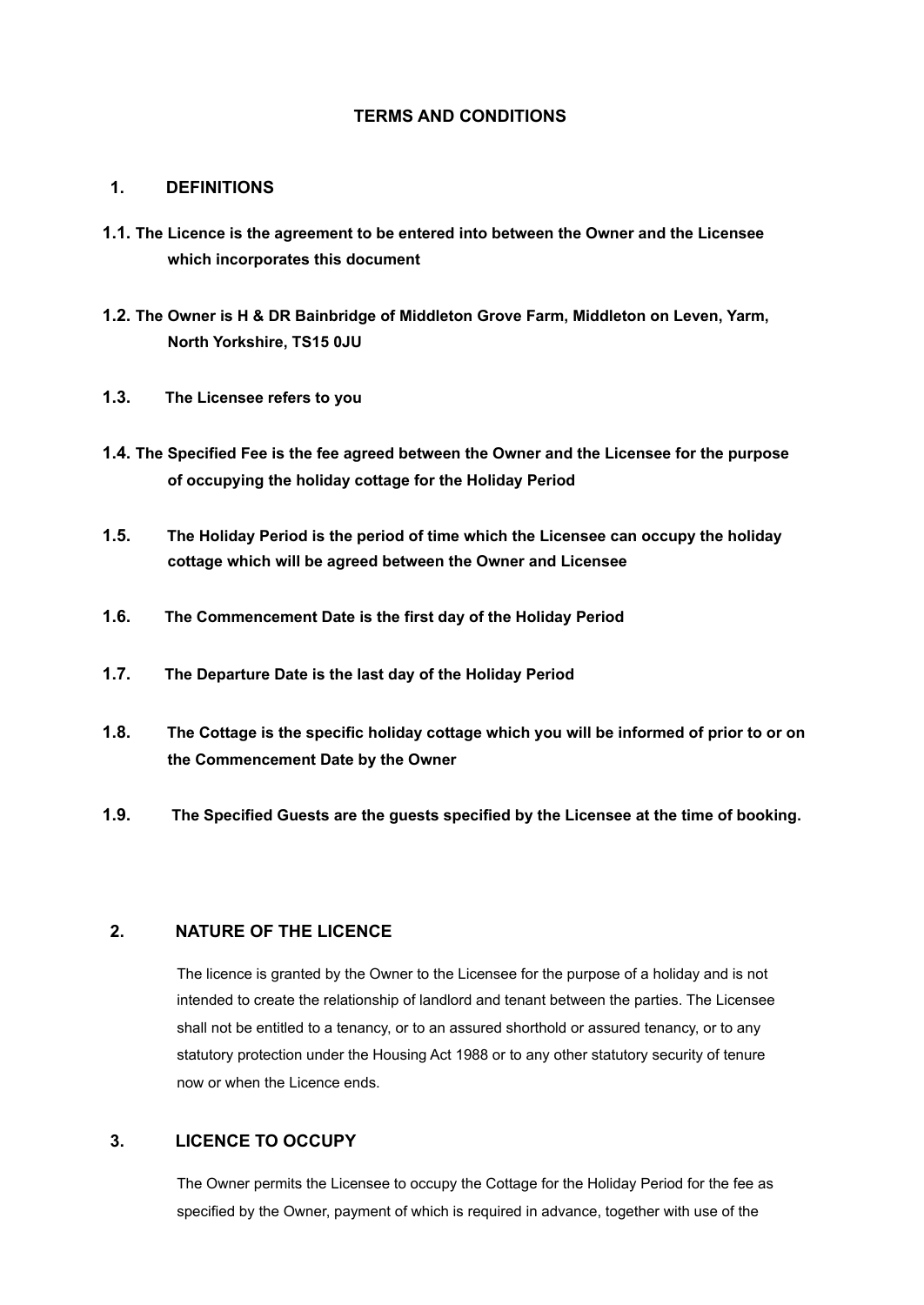furnishings, kitchen equipment, crockery, glasses and bedding as set out in the inventory that is in the kitchen.

# **4. PAYMENT**

- 4.1. The Licensee must pay the Specified Fee. If the Specified Fee is paid by cheque it must be cleared funds before the Commencement Date. Cheques, which should be in favour of Middleton Cottages, should allow 5 days for clearance.
- 4.2. The Specified Period will commence at 4pm on the Commencement Date and the Licensee and Specified Guests must have vacated the Cottage, with all effects, by 10.00am on the Departure Date. Failure to do so will result in the Licensee being charged a further day's proportionate licence fee.
- 4.3. Deposit is 20% of the balance and is to be paid within 7 days of booking, the balance is to be paid six weeks prior to the stay, both deposits and balance are none refundable. If bookings are made less than six weeks before the start of stay full balance will be required at time of booking.
- 4.4. Should sufficient notice of cancelled booking be given, and the owner successfully secures another booking for the cancelled dates, the original deposit can be transferred to another date of stay.
- 4.5. Damage and breakages Bond if owner requires a bond then the bond is refundable should no damage or breakages occur. Bond will be refunded either at time of departure or within 7 days after stay.
- 4.6 Bookings made through the online booking system are provisional until confirmed by the owner

### **KEYS**

- 5.1. The Owner will issue to the Licensee one set of keys to the cottage on the Commencement Date.
- 5.2. If the Licensee loses a key the Owner will replace it upon the Licensee paying the reasonable cost of having a replacement cut.
- 5.3. The Licensee must return the keys to the Owner on the Departure Date by leaving them in the Cottage.

### **5. LICENSEE'S OBLIGATIONS**

The Licensee must: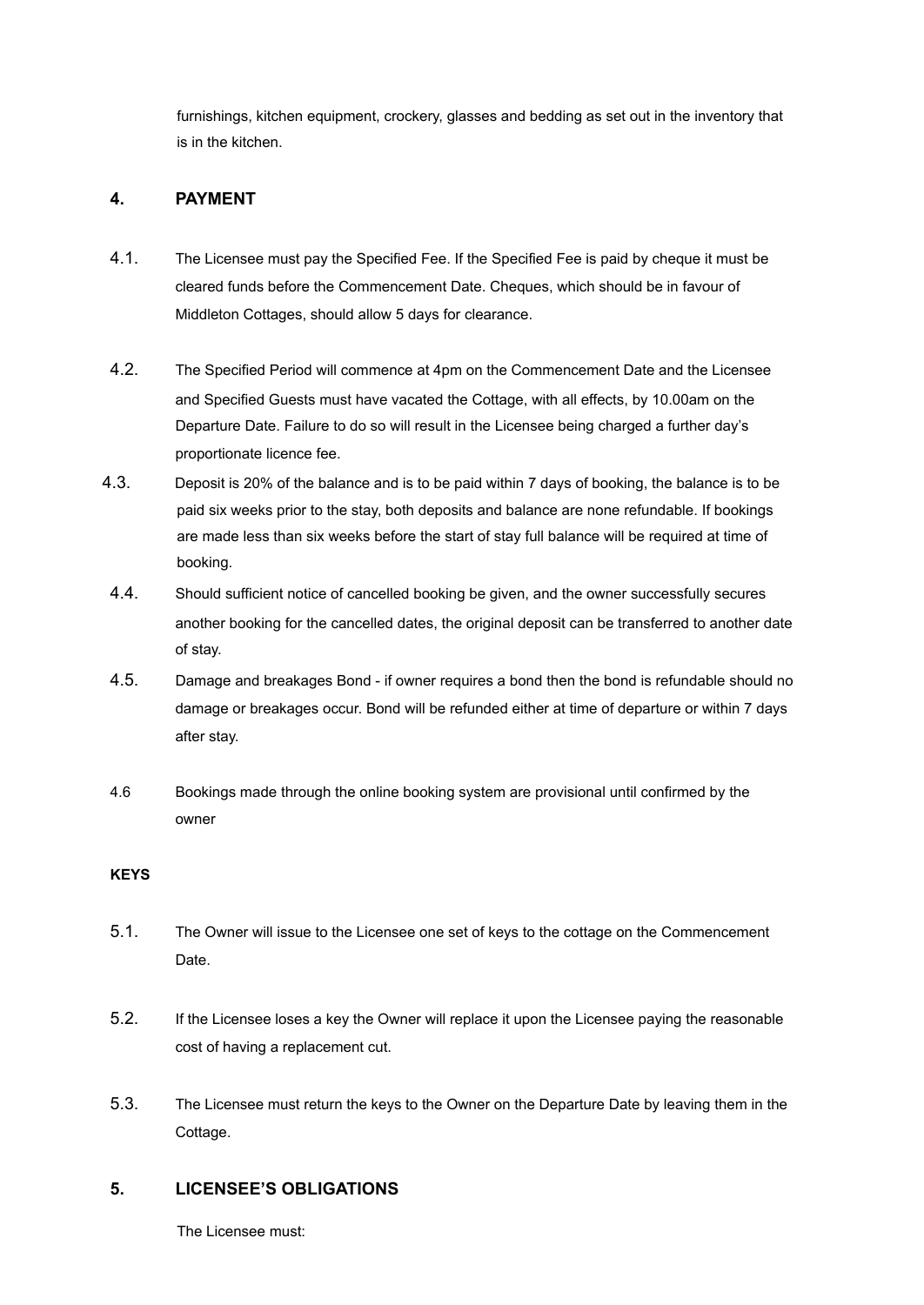- 6.1. allow the Owner or the Owner's agent to enter the cottage to inspect the state of it, at all times without notice, causing as little inconvenience to the Licensee as reasonably practicable and making good any damage caused to the Cottage and the Licensee's property;
- 6.2. keep the Cottage and the furnishings, kitchen equipment, crockery, glasses, bedding and towels clean and in good condition and be responsible for repairing any damage;
- 6.3. notify the Owners of any damage to the Cottage immediately;
- 6.4. not cause any damage to the walls, curtains, carpets, doors and windows of the Cottage;
- 6.5. not smoke in the cottages and dispose of all cigarette ends;
- 6.6. keep the hot tub in good condition and be responsible for paying for any damage;
- 6.7. adhere to the terms of use for the hot tub at all times which can be found in the welcome pack;
- 6.8. not do anything that may reasonably be considered to cause a nuisance or annoyance to the Owner or to any other occupier of adjoining or neighbouring premises;
- 6.9. not do or permit any act that would make any insurance policy on the Property void or voidable or increase the premium;
- 6.10. not leave dogs in the Cottage or garden unattended and clean up any dog waste; and
- 6.11. comply with the regulations set out in the schedule, on the notice board in the Cottage, in the welcome pack in the cottage and any other regulations reasonably made from time to time after prior consultation with the Licensee and notified to the Licensee from time to time during the Holiday Period and ensure that they are observed by all members of his or her family.

## **6. USE**

- 7.1. The licence is personal to the Licensee. The Licensee must not use the Cottage except for the purpose of a holiday by the Licensee and the Specified Guests during the Holiday Period, and not for any other purpose or longer period.
- 7.2. Only the Licensee and Specified Guests stated at the time of booking are permitted to stay in the Cottage. Should extra guests be found occupying the Cottage then the Owners are entitled to charge an additional fee.